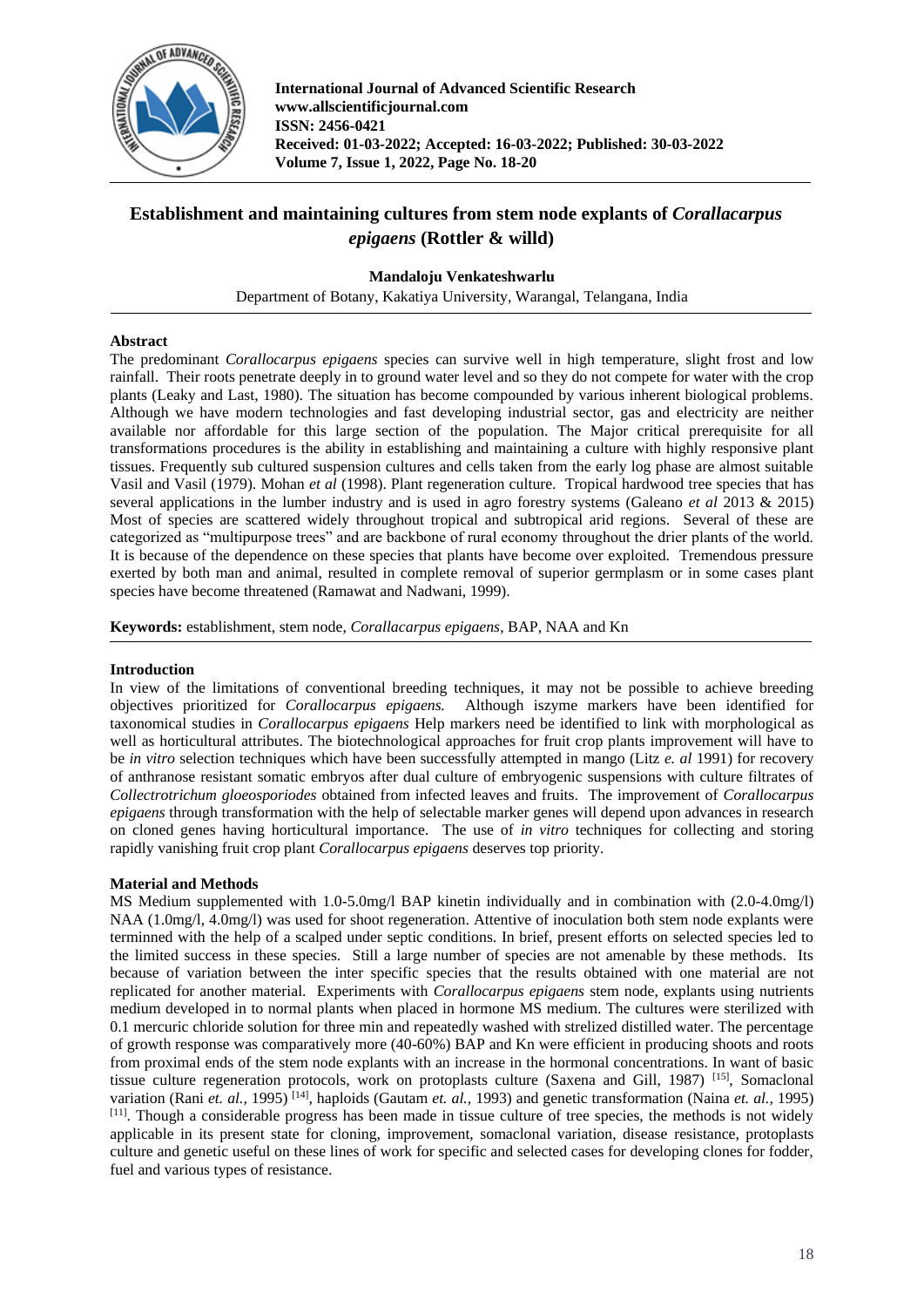#### **Results and Discussion**

These plants growing in arid and semi-arid conditions are difficult material to handle and manipulate in the culture as they are recalcitrant to growth. By using *in vitro* techniques, a desired tree selected on the basis of its past performance can be cloned at rapid rate, which by conventional method may take years. If we compare the conventional methods of propagation with those of nonconventional ones using cell culture techniques, the advantages are apparenet, like short growth cycle, small space requirement, high multiplication rate easy detection of mutants, stable genetic characters possibility of producing haploids and improvement of plants. It is only after the development of suitable reproducible technology that the improvement programmes can be taken up through tools of genetic engineering (Gupta *et. al., 1993)* [7] . Explants obtained from mature tree are recalcitrant to regenerate and inherent problems like contamination and browning are associated with these explants. While increased nitrate nitrogen was effective in increasing the number of adventitious shoots in *Z. mauritiana* (Mathur *et. al.,* 1995) <sup>[10]</sup> medium manipulations were not helpful in achieving high frequency multiplication from nature explants. Ugendhar et al (2011) has been alos reported that high amount of cytokinin and lower amount of auxins is the best combination for somatic embryogogenesis. Rooting of shoots obtained from nature explants on a high cytokinin medium was uncertain with low frequency in *Corallocarpus epigaens* species varied responses in terms of number of roots, with or without callus and time required were obtained by different groups on rooting behavior of these species, except two examples 75% in *Corallocarpus epigaens* species percent rooting in shoots of nature explants origin remained low.

The *Corallocarpus epigaens* stem node explants used for initiation of callus were obtained from *in vitro* grown sand were inoculated on MS medium fortified with 2.0 mg/l BAP and 1.0 Kn could initiate white soft callus. Increase in the concentration from 3.0 to 4.0 mg/l BAP, Kn and NAA resulted in the appearance of green globular callus. Most of the species are grown from seeds and are wild population with interspecific variation. So far no detailed selection procedures have been adopted to select the superior material leaving aside the cloning and propagation of such species except a few like *Corallocarpus epigaens* in which such selection and graft led to the multiplication of superior materials and development of the established varieties (Mann and Saxena, 1981)<sup>[15]</sup>. The addition of 1.0 BAP mg/l + 1.0 Kn mg/l + 0.5 NAA mg/l to MS medium resulted in while soft and hard copact callus. The percentage frequency of growth response was high and is 50% at 1.5 BAP mg/l + 1.0 Kn mg/l + 0.5 NAA mg/l. The C*orallocarpus epigaens* stem node explants used for initiation of callus were obtained from *in vitro* grown seedling and were inoculated on MS medium supplemented with auxins, cytokinins and auxin and cytokinin combinations. The propogation of teak via cuttings has been reported. (Santos *et al* 2014) [3] reassistance to weathering strong and special content which produces premium timber (Feroz et al) 2013. PVD Venkateshwarlu et al (2018)<sup>[12]</sup> (Table-1, Plate-1)

**Table 1:** Establishment maintaining cultures from stem node explants of *Carollacarpus epigaenus* (Rottler & Willd)

| Growth regulators (mg/l)         | <b>Stem node explants</b>      |                                     |
|----------------------------------|--------------------------------|-------------------------------------|
|                                  | % Frequency of growth response | Callus response of growth           |
| $1.0$ BAP + 0.5 Kn + 0.5 NAA     | 40                             | Callus                              |
| $2.0$ BAP + $2.0$ Kn + $1.0$ NAA | 35                             | shoot buds $(2-4)$                  |
| $3.0$ BAP + $3.0$ Kn + $1.5$ NAA | 30                             | Plantlets                           |
| $4.0$ BAP + $4.0$ Kn + $2.0$ NAA | 25                             | Normal callus                       |
| $5.0$ BAP + $5.0$ Kn + $2.5$ NAA | 20                             | Green callus Small shoot buds (4-6) |
| $6.0$ BAP + $6.0$ Kn + $3.0$ NAA |                                | shoot bud+Roots                     |



**Plate 1:** Establishment maintaining cultures from stem node explants of *Carollacarpus epigaenus* (Rottler & Willd)